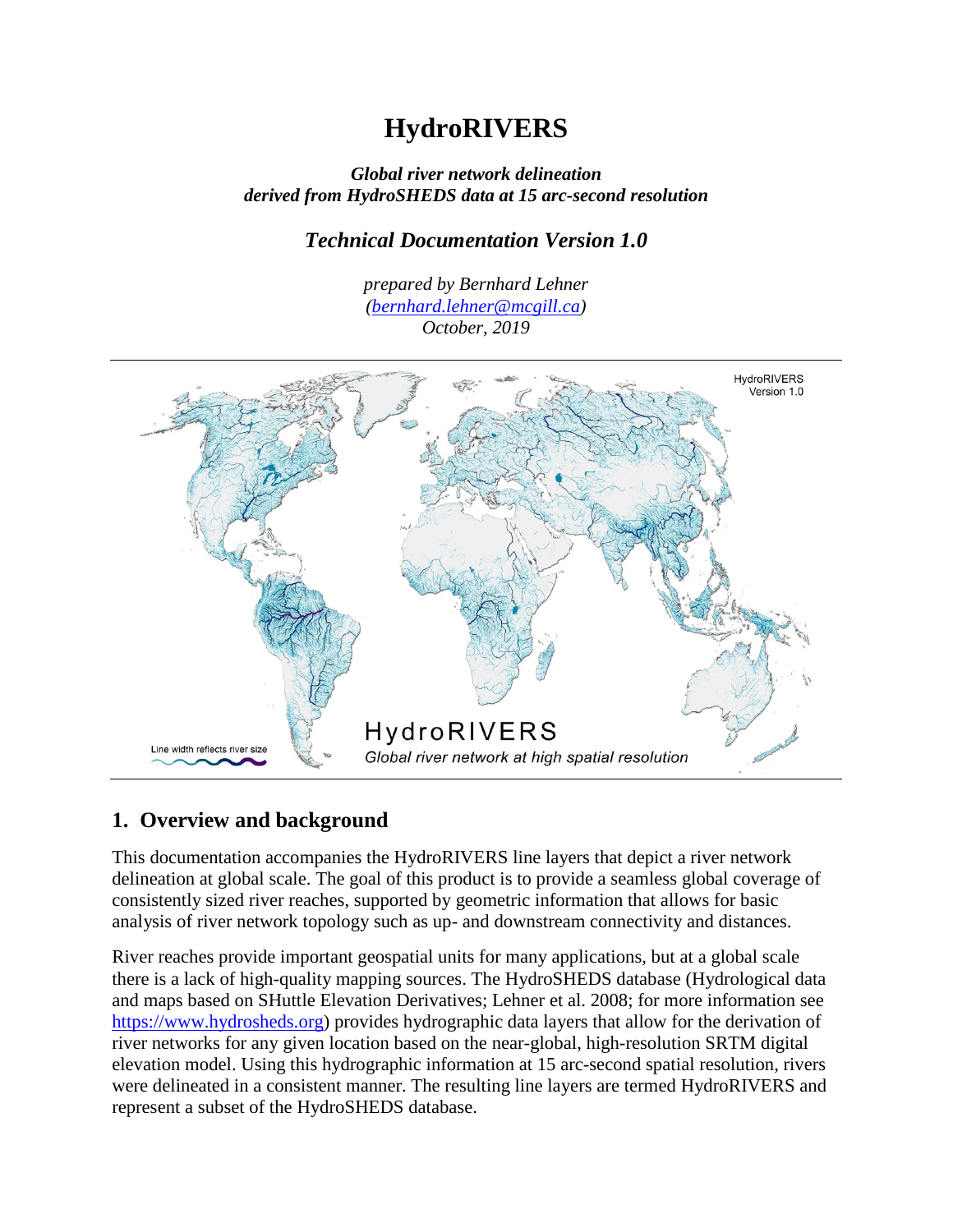The HydroRIVERS product has been developed on behalf of World Wildlife Fund US (WWF), Washington DC, USA, in collaboration with McGill University, Montreal, Canada. Major funding for the underpinning HydroSHEDS project was provided to WWF by Sealed Air Corporation.

# **2. Methods and data characteristics**

### *2.1 Extraction of line network*

The HydroRIVERS data layers were derived from World Wildlife Fund's HydroSHEDS data (Lehner et al. 2008; Lehner and Grill 2013) based on a grid resolution of 15 arc-seconds (approximately 500 m at the equator). For more information on the HydroSHEDS database please refer to its Technical Documentation at [https://www.hydrosheds.org.](https://www.hydrosheds.org/)

A global river network delineation has been extracted from HydroSHEDS and is available as a stand-alone product termed HydroRIVERS. The extraction process used the flow direction grid of HydroSHEDS at 15 arc-second resolution, as well as an auxiliary grid of upstream catchment areas (corrected for latitudinal distortions in pixel sizes due to the given geographic projection) and a grid of long-term average discharge estimates (see section 2.2 below for details).

For version 1.0 of HydroRIVERS, streams have been defined to start at all pixels where the accumulated upstream catchment area exceeds  $10 \text{ km}^2$ , or where the long-term average natural discharge exceeds 0.1 cubic meters per second, or both. Streams smaller than these thresholds



were not extracted as they are increasingly unreliable in their spatial representation due to the inherent uncertainties in the underpinning global geometric and hydrologic data. All identified stream pixels at 15 arc-second resolution were then converted into vector format to produce a line network consisting of individual segments, i.e. river reaches (Figure 1). The global coverage of HydroRIVERS encompasses a total of 8,477,883 individual river reaches with an average length of 4.23 km, representing a total of 35.85 million km of rivers globally.

*Figure 1: Overview of the river reach concept used in the HydroRIVERS dataset. Every river reach, depicted by a line segment in a different color, is defined as a stretch of river between two tributaries, or between the start/end of the network and a tributary.*

It should be noted that the quality of HydroSHEDS data—and thus also of HydroRIVERS—is significantly inferior for regions above 60 degrees northern latitude as there is no underlying SRTM elevation data available and thus a coarser scale DEM has been inserted (HYDRO1k provided by USGS (2000), see [http://gcmd.nasa.gov/records/GCMD\\_HYDRO1k.html\)](http://gcmd.nasa.gov/records/GCMD_HYDRO1k.html).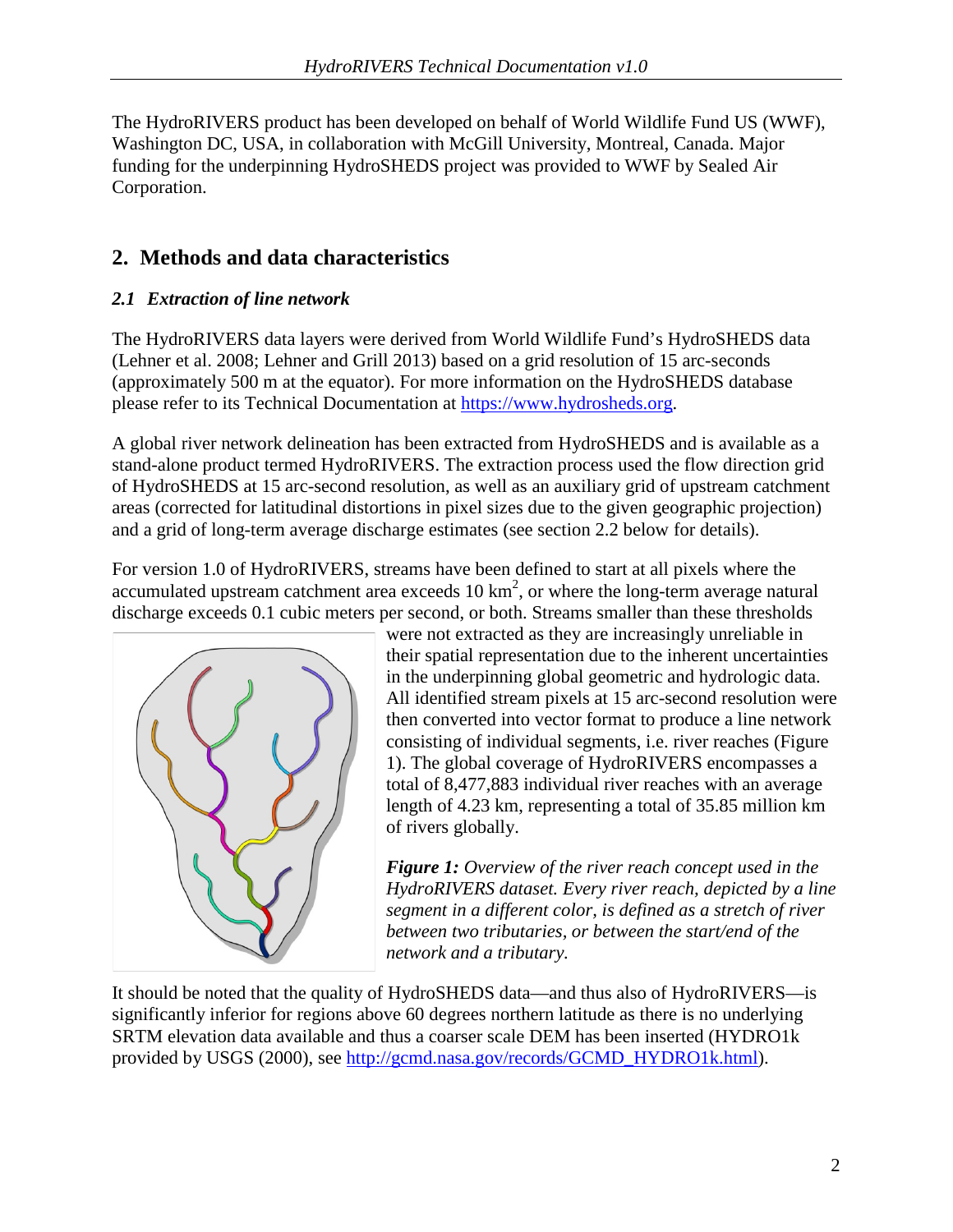### *2.2 Discharge estimates*

For the delineation of the river network presented in HydroRIVERS, a discharge threshold was used to define the initiation points of all headwater streams. For this purpose, estimates of longterm (1971-2000) average discharge were derived through a geospatial downscaling procedure (Lehner and Grill 2013) from the 0.5 degree resolution runoff and discharge layers of the global WaterGAP model (Döll et al. 2003; version 2.2 as of 2014), a well-documented and validated integrated water balance model. After downscaling, the global total river flow into all oceans matched the original flow as modeled in WaterGAP within an error margin of 0.13%, indicating no significant distortion of large-scale totals due to the downscaling process. In addition, a validation of the downscaled discharge estimates against observations at 3,003 global gauging stations, provided by the Global Runoff Data Center, Koblenz, Germany, representing river sizes from 0.004 to 180,000  $\text{m}^3$ /s, confirmed good overall correlations for long-term average discharges ( $R^2 = 0.99$  with 0.2% positive bias and a symmetric mean absolute percentage error sMAPE of 35%, improving to 13% for rivers  $\geq$ 100 m<sup>3</sup>/s). Despite these overall good correlations, significant uncertainties were observed in certain regions, in particular areas that are dominated by snow or glacier runoff, large wetland complexes, or arid and semi-arid conditions.

#### *2.3 Relationship to the HydroBASINS product and associated features*

A second stand-alone product derived from the HydroSHEDS database is the delineation and nested breakdown of sub-basins at different spatial scales provided by the HydroBASINS dataset, which is also available at [https://www.hydrosheds.org.](https://www.hydrosheds.org/) Details and specifications of HydroBASINS are described in its respective Technical Documentation. While each river reach of HydroRIVERS resides in exactly one sub-basin of HydroBASINS (one-to-one relationship), each sub-basin can contain none, one, or multiple river reaches (one-to-many relationship). Each river reach can be joined or linked to its corresponding sub-basin in which it resides—at the highest spatial resolution of Pfafstetter level 12—via the HydroBASINS ID that is provided as an attribute column in the HydroRIVERS dataset (column *HYBAS\_ID*, see section 3.2 below). Using the additional information gained by joining the attribute information of the corresponding sub-basin, in particular its Pfafstetter code, additional spatial relationships can be analyzed or linked, such as subsequent associations to other (coarser) Pfafstetter levels (1-11).

As a particular characteristic, HydroBASINS provides additional information on endorheic basins (i.e., inland sinks that are not connected to the sea). Many large river basins contain small endorheic sub-basins inside them or adjacent to their watershed divide. For example, the Nile Basin contains many small endorheic basins in the dry middle region which are not connected to the main river via surface water flows yet are typically considered to be part of the overall basin (as they may be hydrologically connected via groundwater or during flood events). In order to allow for these endorheic basins to be lumped with the larger river basin, and to enable topological queries in which the endorheic discontinuities can be eliminated (traversed) to create contiguous regions, some endorheic sinks have been assigned a 'virtual' connection to an appropriate downstream sub-basin. These virtual connections can be identified in the attribute table of HydroBASINS (see its respective Technical Documentation). By linking river reaches to sub-basins, these virtual connections can be assessed for rivers as well.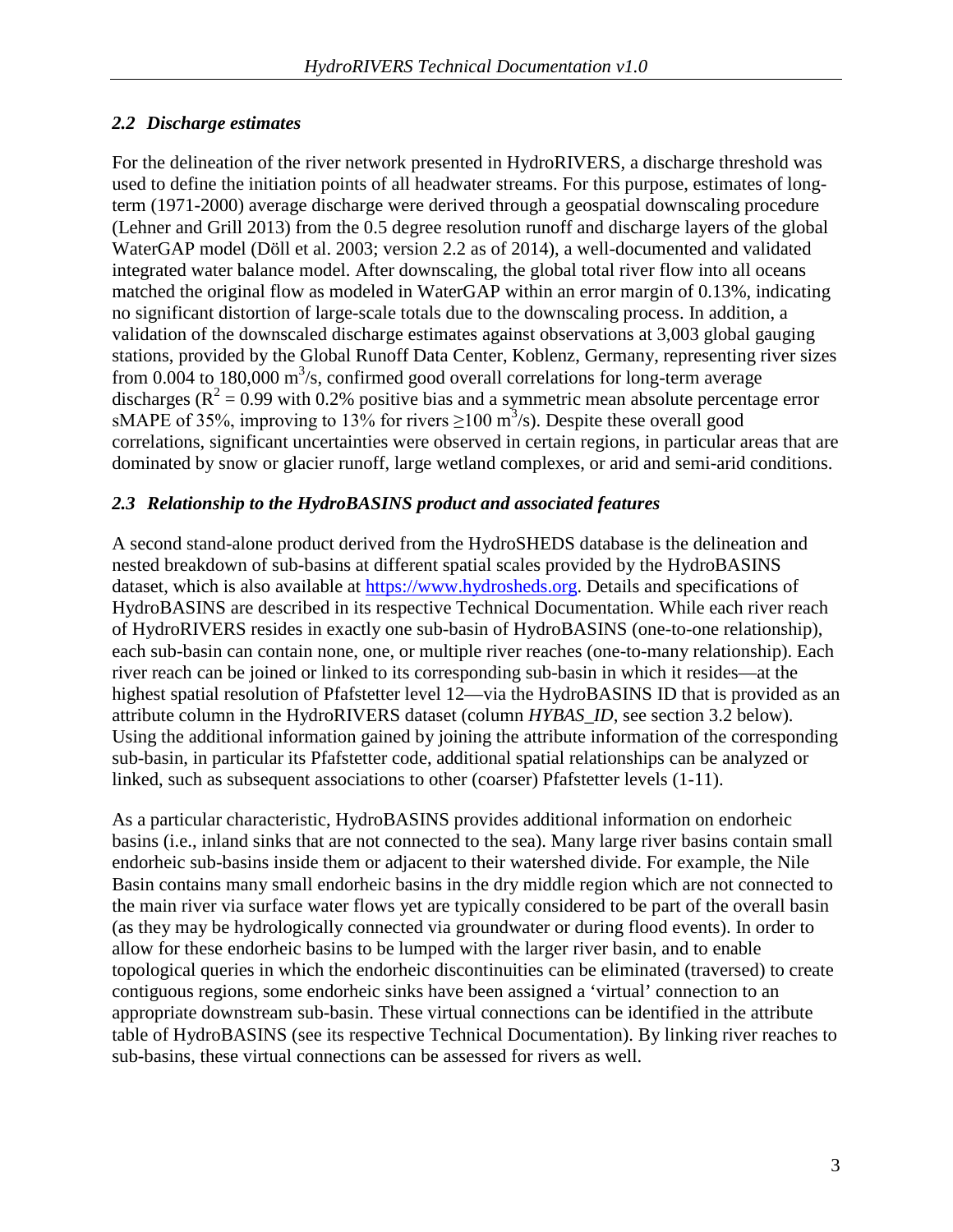# **3. Data format and distribution**

#### *3.1 File name syntax*

HydroRIVERS data layers are provided in two spatial extents:

- as a seamless, fully global coverage; and
- as regional tiles (see Figure 2 for definition of regions).

File names follow the syntax:

- *HydroRIVERS\_v10* (for global coverage); or
- *HydroRIVERS\_v10\_XX* (for regional tiles), where *XX* indicates the region.

The regional extents are defined by a two-digit identifier:

| <i><u><b>Identifier</b></u></i> | Region                      |
|---------------------------------|-----------------------------|
| af                              | Africa                      |
| ar                              | North American Arctic       |
| as                              | Central and South-East Asia |
| au                              | Australia and Oceania       |
| eu                              | Europe and Middle East      |
| gr                              | Greenland                   |
| na                              | North America and Caribbean |
| sa                              | South America               |
| si                              | Siberia                     |



*Figure 2: Spatial extent of regional tiles of HydroRIVERS data files.*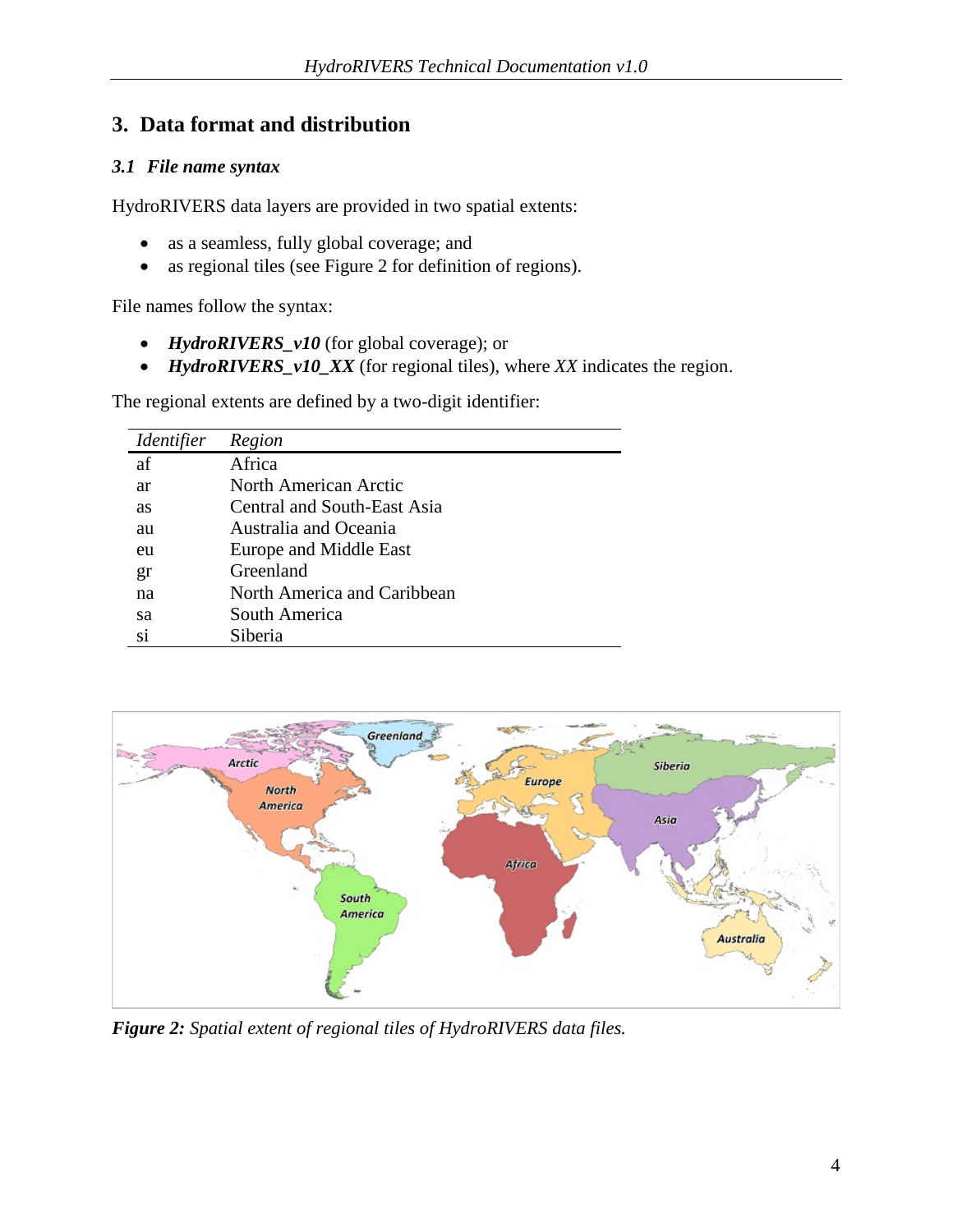## *3.2 Attribute table*

Each HydroRIVERS data layer contains an attribute table with the following column structure and information:

| Column            | <b>Description</b>                                                                                                                                                                                                                                                                                                                                                                                                                                                                                                                                                                                                                                                                                                                                    |
|-------------------|-------------------------------------------------------------------------------------------------------------------------------------------------------------------------------------------------------------------------------------------------------------------------------------------------------------------------------------------------------------------------------------------------------------------------------------------------------------------------------------------------------------------------------------------------------------------------------------------------------------------------------------------------------------------------------------------------------------------------------------------------------|
| HYRIV_ID          | Unique identifier for each river reach. The code consists of 8 digits:<br>The first digit represents the region: $1 =$ Africa; $2 =$ Europe; $3 =$ Siberia; $4 =$<br>Asia; $5 =$ Australia; $6 =$ South America; $7 =$ North America; $8 =$ Arctic; $9 =$<br>Greenland<br>The other 7 digits represent a unique identifier within the river network                                                                                                                                                                                                                                                                                                                                                                                                   |
| <b>NEXT DOWN</b>  | HYRIV_ID of the next downstream line segment. This field can be used for<br>navigation (up- and downstream) within the river network. The value '0' indicates a<br>line with no downstream connection, i.e., the last river reach draining into the ocean<br>or into an inland sink. Note that endorheic rivers are identified in the<br>'ENDORHEIC' field.                                                                                                                                                                                                                                                                                                                                                                                           |
| <b>MAIN_RIV</b>   | HYRIV_ID of the most downstream reach of the connected river basin. This field<br>indicates the ID of the most downstream reach of the river basin and can be used to<br>identify the entire river network that belongs to this basin (by querying for that ID).<br>Note: if small endorheic river networks are nested within a larger surrounding river<br>basin, users may want to include these as part of the larger basin, despite a missing<br>fluvial connection. These topologic relationships can be analyzed by joining the<br>sub-basin table of HydroBASINS (via column 'HYBAS_L12' below) which offers<br>some additional information about 'virtual flow connections' (see Technical<br>Documentation of HydroBASINS for more details). |
| LENGTH_KM         | Length of the river reach segment, in kilometers.                                                                                                                                                                                                                                                                                                                                                                                                                                                                                                                                                                                                                                                                                                     |
| DIST_DN_KM        | Distance from the reach outlet, i.e., the most downstream pixel of the reach, to the<br>final downstream location along the river network, in kilometers. This downstream<br>location is either the pour point into the ocean or an endorheic sink.                                                                                                                                                                                                                                                                                                                                                                                                                                                                                                   |
| DIST_UP_KM        | Distance from the reach outlet, i.e., the most downstream pixel of the reach, to the<br>most upstream location along the river network, in kilometers. The most upstream<br>location is the furthest upstream point from this reach on the watershed divide.                                                                                                                                                                                                                                                                                                                                                                                                                                                                                          |
| CATCH_SKM         | Area of the catchment that contributes directly to the individual reach, in square<br>kilometers. The catchment only relates to the reach itself, while the contributing<br>area of all upstream reaches is not included (see next column).                                                                                                                                                                                                                                                                                                                                                                                                                                                                                                           |
| <b>UPLAND_SKM</b> | Total upstream area, in square kilometers, calculated from the headwaters to the<br>pour point (i.e. the most downstream pixel) of the reach. The upstream area only<br>comprises the directly connected watershed area, i.e. it does not include endorheic<br>regions that may be nested within the larger basin.                                                                                                                                                                                                                                                                                                                                                                                                                                    |
| <b>ENDORHEIC</b>  | Indicator for endorheic (inland) basins without surface flow connection to the<br>ocean: $0 =$ not part of an endorheic basin; $1 =$ part of an endorheic basin.                                                                                                                                                                                                                                                                                                                                                                                                                                                                                                                                                                                      |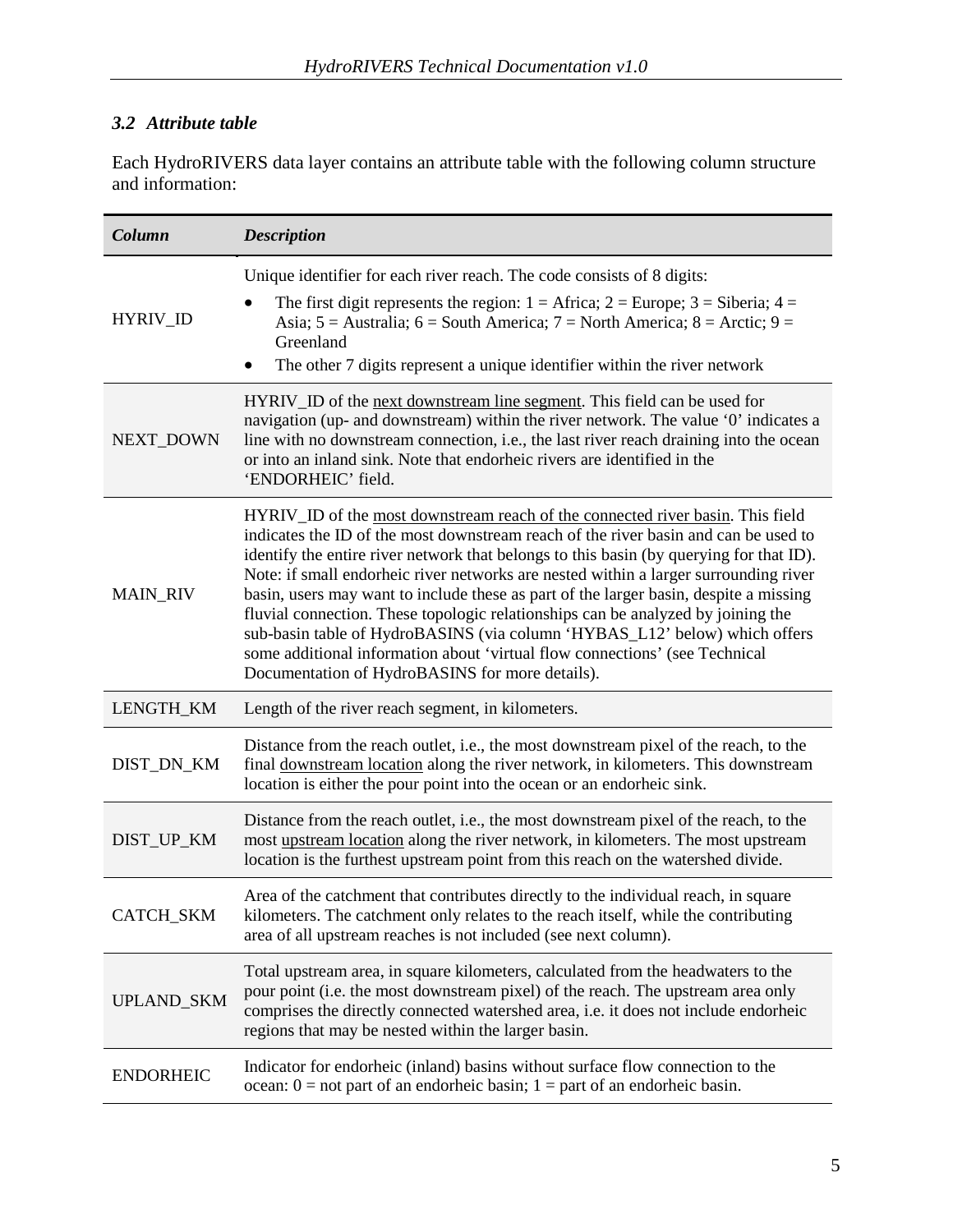| DIS_AV_CMS      | Average long-term discharge estimate for river reach, in cubic meters per second.<br>See section 2.2 for more information.                                                                                                                                                                                                                                                                                                                                                                                                                                                                                                                         |
|-----------------|----------------------------------------------------------------------------------------------------------------------------------------------------------------------------------------------------------------------------------------------------------------------------------------------------------------------------------------------------------------------------------------------------------------------------------------------------------------------------------------------------------------------------------------------------------------------------------------------------------------------------------------------------|
| ORD_STRA        | Indicator of river order following the Strahler ordering system: order 1 represents<br>headwater streams; when two $1st$ order streams meet, they form a $2nd$ order river;<br>when two $2nd$ order rivers meet, they form a $3rd$ order river; etc.                                                                                                                                                                                                                                                                                                                                                                                               |
| ORD CLAS        | Indicator of river order following the classical ordering system: order 1 represents<br>the main stem river from sink to source; order 2 represents all tributaries that flow<br>into a $1st$ order river; order 3 represents all tributaries that flow into a $2nd$ order river;<br>etc. This ordering system can be used to identify 'backbone' rivers, i.e., the main<br>stem of a river from source to sink.                                                                                                                                                                                                                                   |
| <b>ORD FLOW</b> | Indicator of river order using river flow to distinguish logarithmic size classes: order<br>1 represents river reaches with a long-term average discharge $\geq 100,000$ m <sup>3</sup> /s; order<br>2 represents river reaches with a long-term average discharge $\geq$ 10,000 m <sup>3</sup> /s and <<br>100,000 m <sup>3</sup> /s;  order 9 represents river reaches with a long-term average<br>discharge $\geq$ 0.001 m <sup>3</sup> /s and < 0.01 m <sup>3</sup> /s; and order 10 represents river reaches with a<br>long-term average discharge $< 0.001$ m <sup>3</sup> /s (i.e., 0 in the provided data due to<br>rounding to 3 digits). |
| HYBAS_L12       | HYBAS_ID of the corresponding HydroBASINS sub-basin in which the river reach<br>resides. This ID refers to HydroBASINS at Pfafstetter level 12 (without lakes).                                                                                                                                                                                                                                                                                                                                                                                                                                                                                    |

#### *3.3 Vector data format and projection*

The line network datasets of HydroRIVERS are distributed both in ESRI® 'geodatabase' and 'shapefile' formats. Each HydroRIVERS shapefile consists of five main files (.dbf, .sbn, .sbx, .shp, .shx), and projection information is provided in an ASCII text file (.prj). All HydroRIVERS data layers are provided in geographic (latitude/longitude) projection, referenced to datum WGS84. In ESRI® software this projection is defined by the geographic coordinate system GCS WGS 1984 and datum D\_WGS 1984.

#### *3.4 Data distribution*

HydroRIVERS data are available electronically in compressed zip file format from [https://www.hydrosheds.org.](https://www.hydrosheds.org/) To use the data files, the zip files must first be decompressed. Each zip file includes a copy of the HydroRIVERS Technical Documentation.